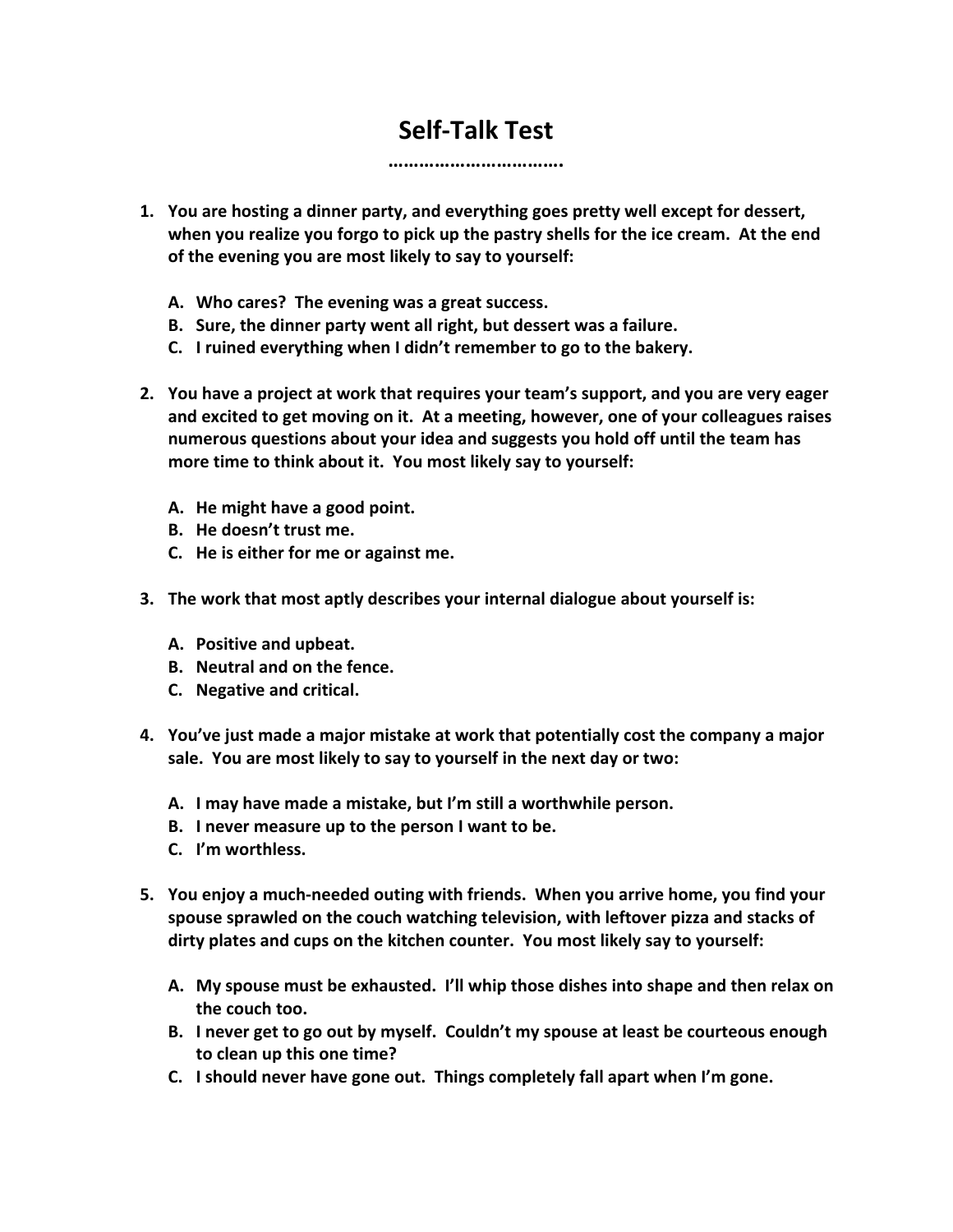- **6. When you were a kid, what kind of messages did you most often receive from your parents?**
	- **A. Encouraging and loving messages.**
	- **B. An equal amount of encouraging and critical messages**
	- **C. Critical and hurtful messages**
- **7. You are headed out for the evening and want to wear one of your favorite shirts. It is just finishing the final cycle in your washing machine. You put it in the dryer and the dryer shorts out. It's completely dead – no power. And your shirt is completely wet. You realize it won't be dry in time to wear it. You most likely say to yourself:**
	- **A. No problem, I'll wear something else.**
	- **B. It never fails. This always happens to me.**
	- **C. I can't stand this. My whole evening is ruined.**
- **8. You are needing a helping hand to move some heavy furniture and wondering about asking a friend. What thought is most likely to shoot through your brain?**
	- **A. I'm pretty sure he can help, and if not, he'll say so.**
	- **B. Am I pushing the limits of this friendship too far?**
	- **C. I don't deserve to have anyone help me, and I better not even ask.**
- **9. Your tennis opponent says out loud to himself, "What a lousy shot!" You are most likely to:**
	- **A. Say, "You're being too hard on yourself."**
	- **B. Remain silent.**
	- **C. Say, "You're right; I've seen better."**
- **10. In general, the internal conversation you have with yourself most days tends to:**
	- **A. Help you experience more fully and consistently your profound significance.**
	- **B. Go back and forth between helping and hindering your experience of profound significance.**
	- **C. Keep you from experiencing your profound significance.**